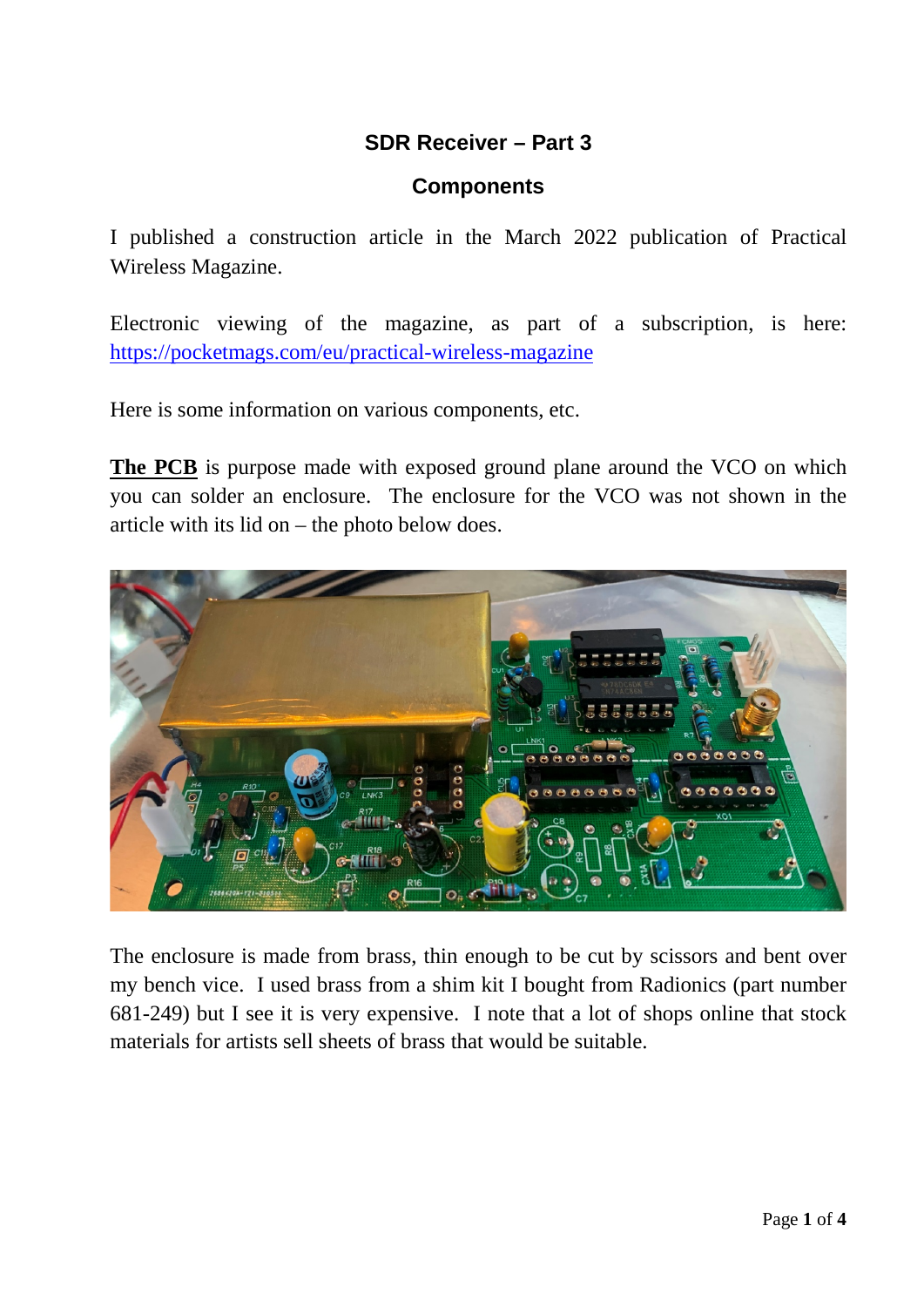# **Modifications**

The circuit in the PW article has a lot of components stripped out that appear on the schematic on EasyEDA at the link above. All of the components used to play with different inductors (like T1) and all the components used to play with the huff-puff concept where removed from the schematic in the magazine.

The major difference that required some hardwiring was the removal of U1 a MAX913 and replacing it with C11, Q2 and a few resistors (R11, R13, R14 & R15).

In the picture below you can see how I added the transistor and the resistors in the holes for U6.



C11 is mounted underneath the board and requires the track between L3 pin 4 and U6 pin 2 (4) to be cut and C11 mounted to bridge the cut. This is shown below.

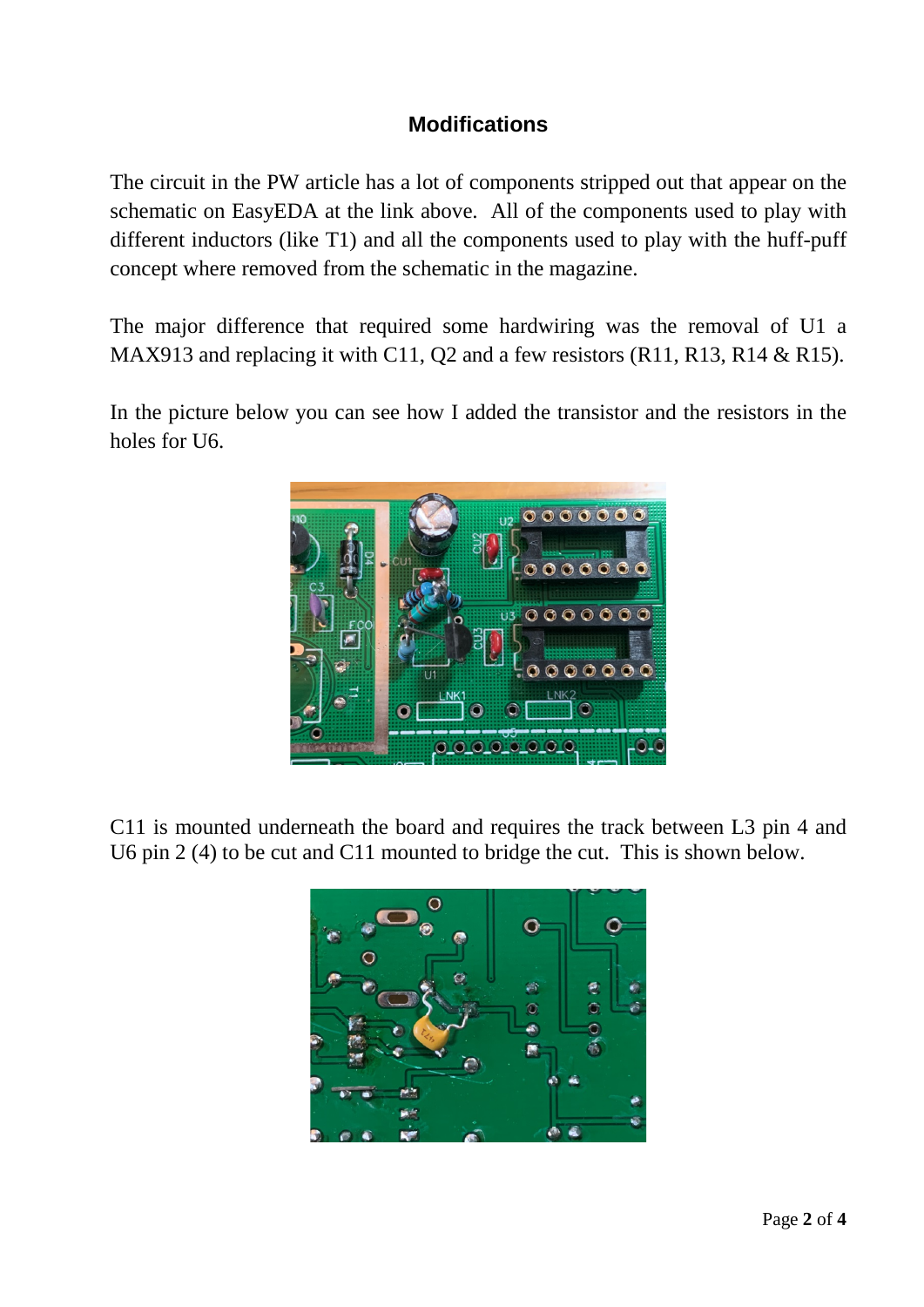Otherwise all components are orientated as per the silkscreen and all/most of the component designators are in the right positions.

The one part I am concerned about is the **varactor diodes.** I used a Motorola part MV409 as I have a large bag full but I see that at some component suppliers (Radionics) you cannot buy a through-hole varactor diode and I could not find any supplier selling MV409's.

If you can make a SMD part work then the BB639 and BB814 appear to be suitable devices – both currently available from Radionics. Be careful as some contain a single diode and other packages contain dual diodes.

Having these MV409 varactor diodes and the coil means they were chosen first and then C3 was selected to get the right tuning range. If you start with different varactor diodes then a new value of C3 might be required.

### **The J310 FET**

I bought a small bag of these from EBay very cheaply and I regret it as it nearly drove me mad. I have built many, many oscillator circuits but could not get this particular design, which I had used many, many timed before, to work.

I changed capacitors, suspected the coil but nothing worked until I changed the J310 for one I had bought from Radionics. The whole bag of EBay bought devices tested as JFETs on my component tester but would not oscillate above about 1 MHz. That bag went into the bin and now I only use well known manufacturers (onsemi) from reliable component suppliers.

### **The Potentiometer (RV1)**

The schematic of the VCO contains a potentiometer called RV1 for which I used a high quality, linear, ten-turn, 50K potentiometer.

I used a Bourns device model number 3590S-2-503L. These are available from RS Components (aka Radionics) as part number 107-0808P or from Mouser as part number 652-3590S-2-503L. They cost €15 to €19.

Using a 10-turn device gives you an order of magnitude greater resolution than for example, using a single turn potentiometer.